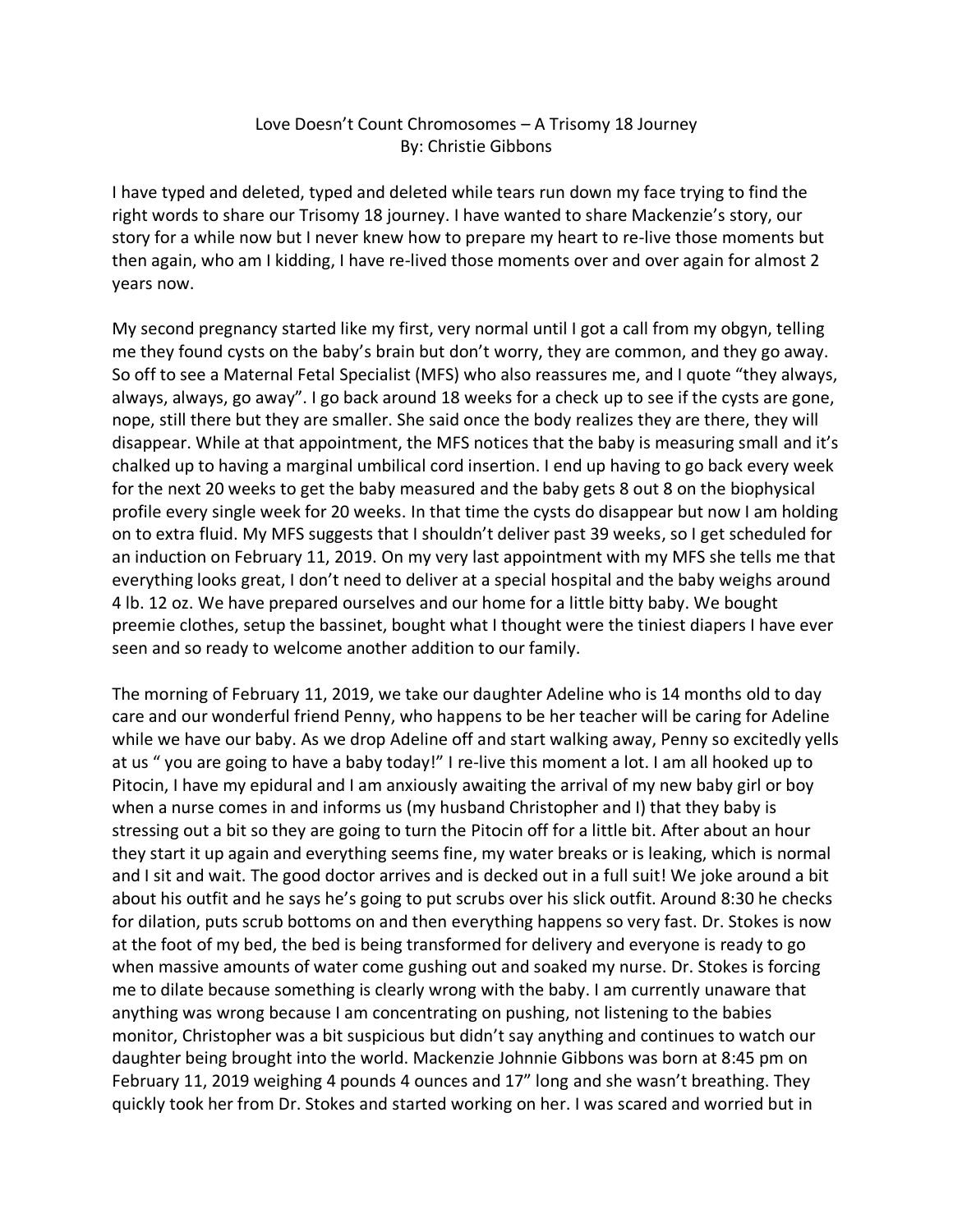the back of my mind I was thinking, Ethan, my brother's little guy's lung collapsed when he was born and he was okay. She is finally breathing on her own and I get to hold my sweet baby girl. Now that Mackenzie is good and in Mommas arms, Christopher leaves to have a cigarette. As I am holding, snuggling and kissing my baby girl, she starts turning blue, I hit the call button and scream for help! There is nothing worse than being helpless and watching your baby not breathing. The nurses come running and the code blue alarm is sounded. Since we are currently the only ones on the delivery floor, my husband comes running back to the room while they are working on Mackenzie. They get her breathing again and put her on a monitor. I get to hold her briefly before they take her to the "special care" nursery. Once again, I am scared and worried but once they get her stabilized because she so tiny, she will be fine. I get up multiple times that night to visit her in the nursery. She's so tiny, absolutely adorable and is doing well without any further episodes. That news is so good to here.

The next morning after we have visited Mackenzie several times, the hospitals pediatrician comes to our room to talk about how Mackenzie is doing. He informs us that there are 3 soft markers: small chin, low set ears and overlapping fingers for Trisomy 18. He hasn't pushed the issue yet but just casually mentions them. I have an idea what Trisomy 18 is but not my baby, we are taking her home tomorrow. Christopher and I talk about and aren't in panic mode yet because if those are the only things wrong, no big deal, right? We continue to visit Mackenzie throughout the day and even get to hold her. There is nothing like snuggling and loving your new baby. The next morning, traditionally the day we are supposed to take Mackenzie home, Christopher and I walk down to the nursery and are bombarded by the pediatrician who is certain Mackenzie has Trisomy 18 and starts listing off all the other soft markers he finds after looking Mackenzie over again until I literally have to tell him while I am sobbing to stop talking and collapse into the nearest chair. No mother ever wants to hear that their baby is going to be different or have special needs or will more than likely die. This can't be happening to us!! I pull myself together because I want to spend as much time as I can with Mackenzie. We are in the nursery passing her back and forth as our arms get tired and loving every moment we have. The pediatrician comes in to tell us that someone from Universities Hospitals Rainbow Babies hospital will be coming to take a sonogram of her heart later today and he wants to get blood drawn for genetic testing. Once all the testing and sonograms are done, we go back in to spend time with Mackenzie waiting the results from the cardiologists. The pediatrician may not have any bedside manners, but he did come back to the hospital to talk to us about the cardiologists findings that evening instead of making us wait. He basically told us that if she didn't get surgery in the next 5 days she would suffocate to death. No parent should ever have to be given that news, ever! He also said that UH Rainbows and Babies hospital is willing to do the surgery. We couldn't just let her die, we had to give her a chance! While waiting for the arrangements to be made for her to be transported, I called my brother Phillip, ask him to share the news with the rest of my family and to ask for help in taking care of Adeline. While waiting for the arrangements to be made for her to be transported, I called my brother Phillip, ask him to share the news with the rest of my family and to ask for help in taking care of Adeline. Later that evening they transported my little girl to the NICU and I wasn't allowed to go with her in the ambulance but I watched them as they strapped her in to the tiniest incubator and then she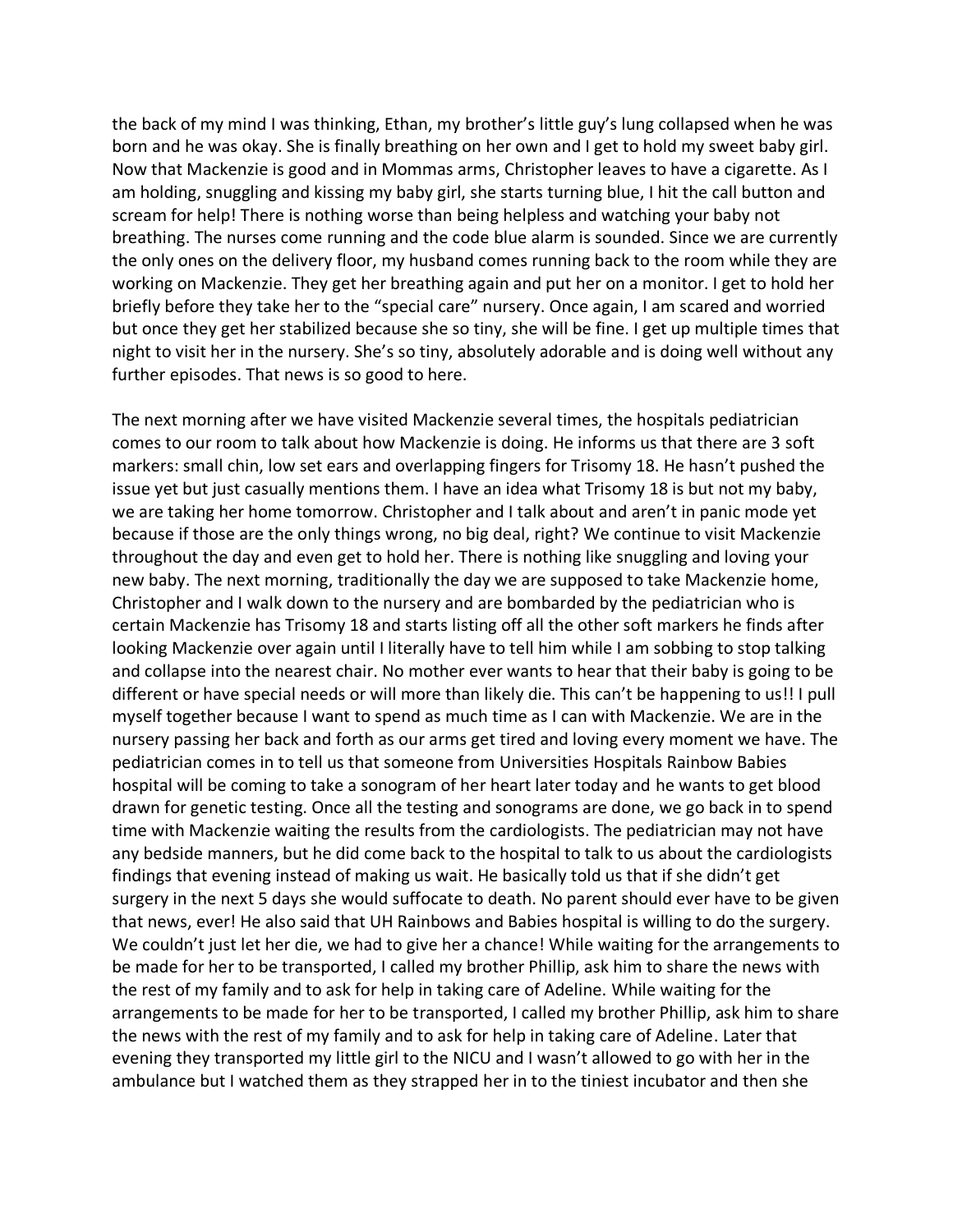was gone. We went home to give Adeline some hugs, kisses and snuggles, throw some stuff into a bag, make arrangements for Adeline's care and then we were off to another hospital.

We spent the next 20 days meeting with Mackenzie's care team, cardiologists, geneticists, palliative care doctors and nurses, hours and hours researching options on out how to save our little girl from dying. I can honestly say I remember very little details from the NICU stay besides the big moments like the day she arrived and how long it for them to hook her little body up to the medication, monitors and what seemed like forever before we got to see her that night. We couldn't hold her for a couple days until she was able to regulate her body temperature better, so she had to stay in her incubator. I remember the wonderful nurses she had and when they finally let us hold her and change her diaper, which are even smaller than the ones I bought! I remember reading her books, playing music and singing for her while I held her. I remember calling the hospital multiple times a night to see how she was doing and the music they played while I was on hold, still haunts me today. I remember the little noises she used to make and how the only time she was unhappy was when she was wet or hungry. I remember her little fingers wrapped around mine. She looked absolutely adorable sucking on the tiniest pacifier. I remember the day Now I Lay Me Down To Sleep came and took pictures of us as a family for keepsakes. I remember when we had molds of her hands and feet made with the art therapist. I remember when the music therapist came and recorded Mackenzie's heartbeat so we would always have it to listen too. I haven't yet got up the courage. I remember seeing a picture of a heart up in Mackenzie room listing everything that is wrong with her heart; Coarctation of the Aorta, Patent ductus arteriosus (PDA), Atrial septal defect (ASD), Ventricular septal defect (VSD), Unicuspid aortic valve and multiple other holes in her heart. I remember when the cardiologists told us the surgeons would not do surgery to save her life because she had full Trisomy 18 and was basically a "bad bet" and when a "Trisomy friendly" hospital gave us the same answer. We didn't know Mackenzie had anything wrong with her other than she was going to be small. After spending hours in the hospital looking over my medical charts and things that were told and not told to me, all the pieces started adding up. There is absolutely no reason we shouldn't have known that our baby had Trisomy 18, other than the MFS not doing her job. We spent our days with Mackenzie and our evenings with Adeline. I always felt guilty leaving Mackenzie because our time might be limited to go spend it with Adeline and then guilty for leaving Adeline because she has to be so confused with all these new people taking care of her and she didn't understand, either way we couldn't win. I remember the day they tried getting a pic line into Mackenzie so she could continue to get Prostaglandins (the drug keeping all of her valves from closing and killing her). I prayed that God would make that decision for us so we didn't have to. Mackenzie spent less and less time awake, she looked paler by each day and we decided it was time to take her home with Hospice Care.

After much talk and a lot of arrangements made, we brought Mackenzie home on March 5<sup>th</sup>. Our family was all together! I spent the next 48 hours awake and holding Mackenzie, rarely putting her down because I didn't want to miss a moment with her. On the morning of Sunday, March 10, 2019 after I fed Mackenzie through her NG tube, a little of her formula leaked out of her mouth and it looked and sounded like she was struggling a bit to breathe. I absolutely refused to let Mackenzie suffer in any way, so I gave her a little bit of Morphine as prescribed